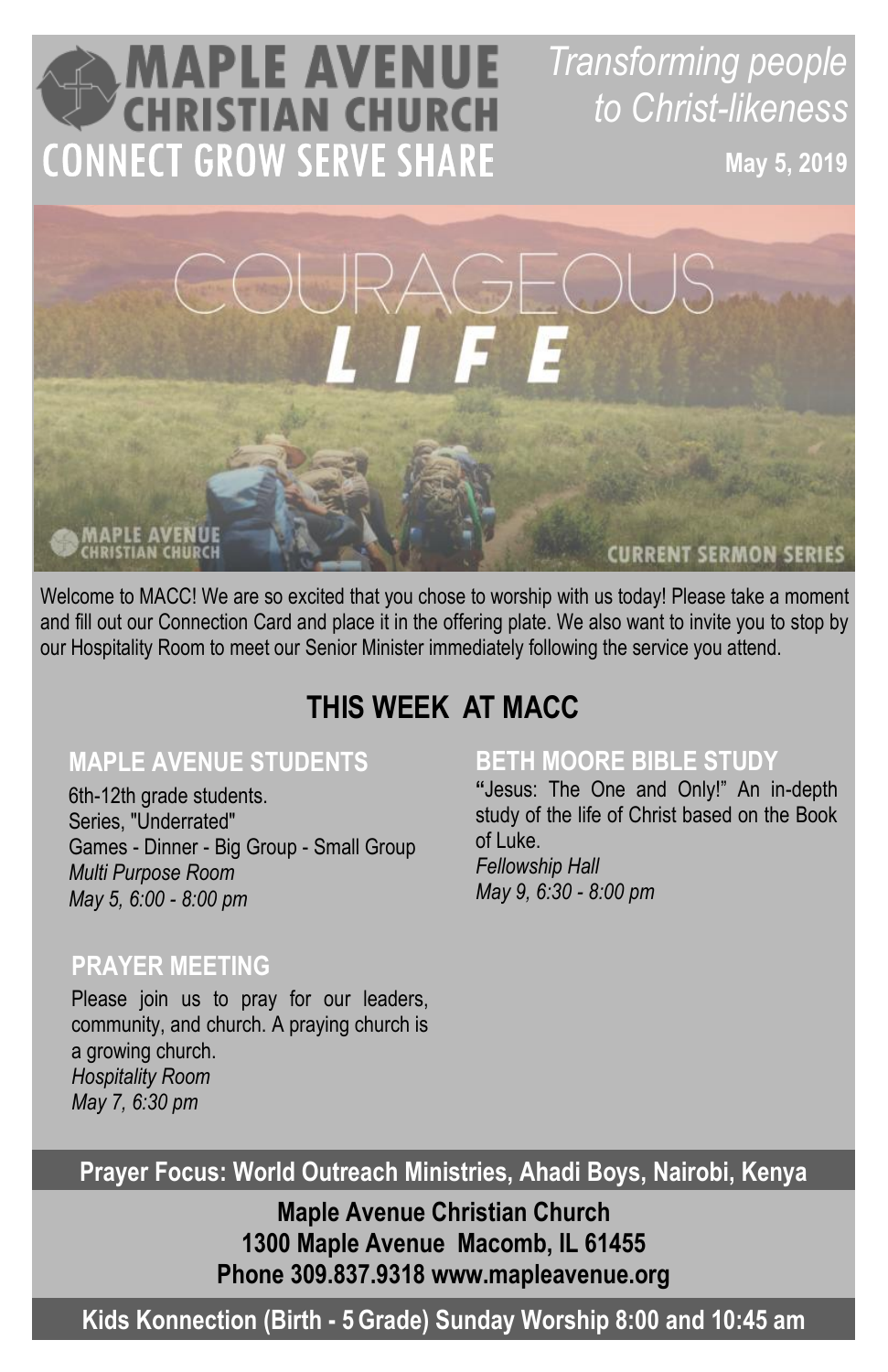#### **EDUCATION March 3 - May 19 at 9:30 am**

#### **BASIC:**

#### **Jesus: "Who Do You Say I Am?"**

"Who do you say that I am?" Jesus asked his disciples this important question and he asks each of us the same...who do you say He is? Come and discover the answer to this forever-life changing question! *Room: Hospitality Room Teacher: Donnie Case*

#### **BIBLE:** *Revelation*

In this study, we will learn from the great practical lessons of the book, and attempt to see it all in the context of its grand theme: the Triumphant Christ.

*Room: Worship Center Teacher: Kyle Martin*

## **DISCIPLESHIP:** *The Truth Project*

Take two! How many of us love a great movie rerun? Join others to experience, explore, and be empowered by God's word through Focus on the Family's encore presentation of "The Truth Project" hosted by Dr. Dell Tackett. *Room: Library*

*Teacher: Steve Clements*

#### **MAPLE AVENUE STUDENTS (6 -12 Grade)**

Gospel Project *Room: 201*

**KIDS KONNECTION** (Birth - 5<sup>TH</sup>Grade) *Children's Wing, Check in for age specific classes.* 

# **LOOKING AHEAD**

#### **DISCOVER MACC DINNER**

**I**f you are new to MACC, we'd love to have you join us for the next Discover MACC Dinner. Please fill out the connection card. *Fellowship Hall May 13, 6:00 pm*

#### **NORTH FELLOWSHIP**

The Area Men's Fellowship will be held at Ft. Madison Christian Church. *Ft. Madison, IA May 20, 6:30 - 8:30 pm*

#### **S.A.H. RETREAT**

The LCSC SAH program is designed to give students an opportunity to put "service" in LaMoine Christian SERVICE Camp. SAH's assist the full-time summer staff by helping in many service areas. For more information visit lamoinecamp.org *LCSC May 24 & 25*

#### **2019 GOLF OUTING**

CSC is hosting a golf outing. Cost is \$60. Includes: 18 holes of golf on a 4-person team in a best-ball tournament, cart, 2 Mulligans, a door prize, snacks and drink, range balls and lunch. Registration deadline: Friday, May 10 *Harry Mussatto Golf Course May 18, 8:00 am*

#### **ALL CHURCH WORK DAY**

It's an all church workday on the new building. Lunch will be provided. *New Building May 25, 8:00 am*

#### **ELECTIVE BRUNCH**

Please join us for our quarterly Sunday Brunch Potluck *Fellowship Hall May 26, 9:30 am*

#### **SAVE THE DATE**

Four Seasons Senior Fellowship at the *Clements' home. June 4, 12:00 pm*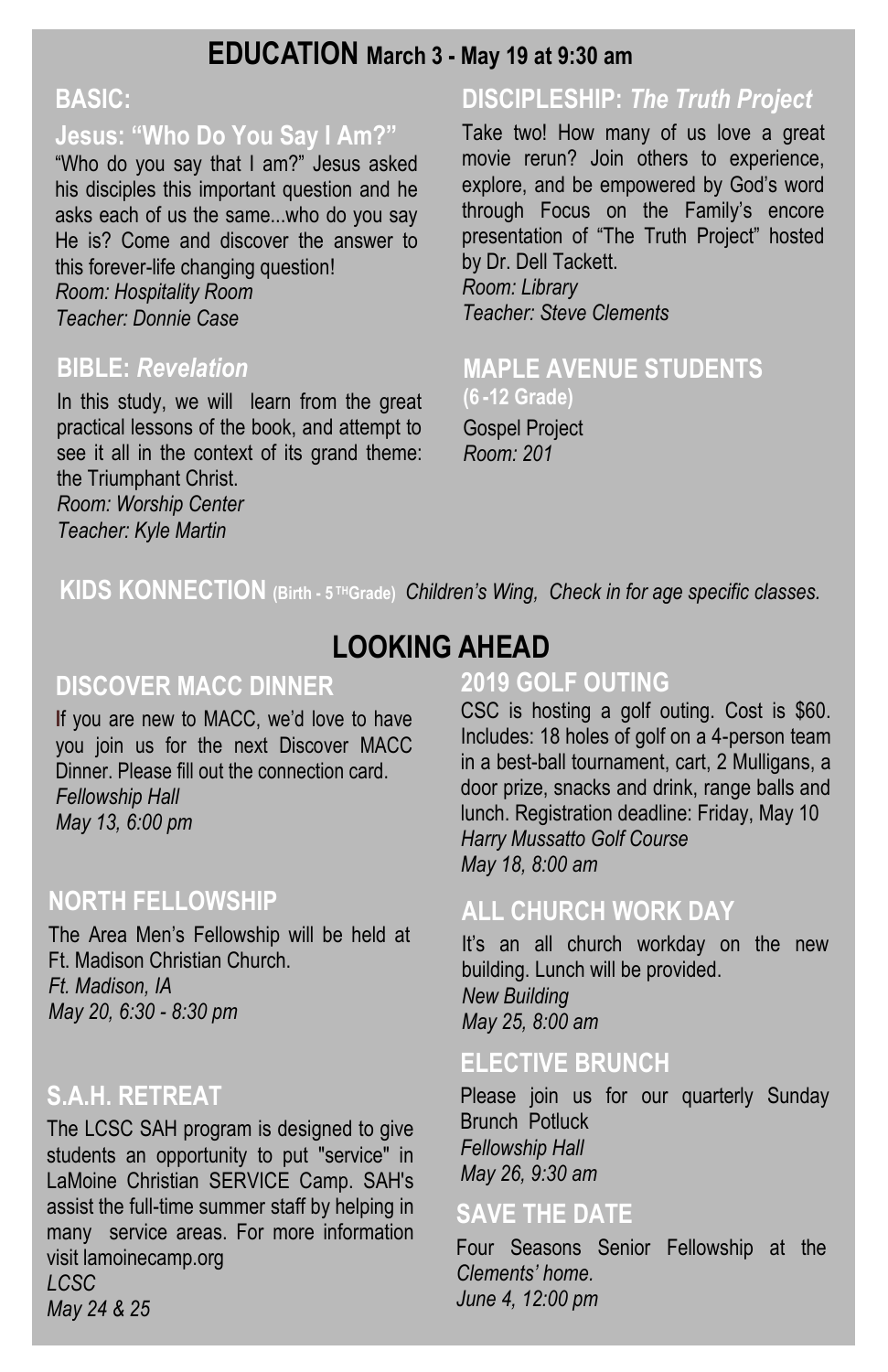

Join a **LiFE Group** and do life together! **LiFE Groups** meet weekly in host homes, sharing life experiences and growing together in God's love and grace.

#### **MACC STAFF**

Senior Minister Worship Minister Children's Minister Administrative Assistant Building/Ground

Donnie Case Caitlin Martin Jason Seggelke Debbie Abernathy Steve Clements

dcase@macc.ws cmartin@macc.ws jseggelke@macc.ws dabernathy@macc.ws Sclements@macc.ws

#### **ELDERS**

Donnie Case Kim Limkeman Brian Thomson Bruce Western Jeff Sparks

#### **OFFICE INFORMATION**

Office Phone 309.837.9318 Office Fax 309.837.1235 Office Hours 8:00 am - 4:00 pm Mon - Thu

#### **EMERGENCY CALLS**

If you have an emergency after office hours (Mon - Thu 8 - 4 pm) please call MACC and you will be re-directed to the on-call staff or elder.

#### **STATISTICS FROM April 28, 2019**

Worship 256 Education Hour 82 General Fund (\$9,544.12 needed weekly) \$8,292.33 New Building Fund **\$831.00** and \$831.00

**facebook.com/mapleavenuechristianchurch**